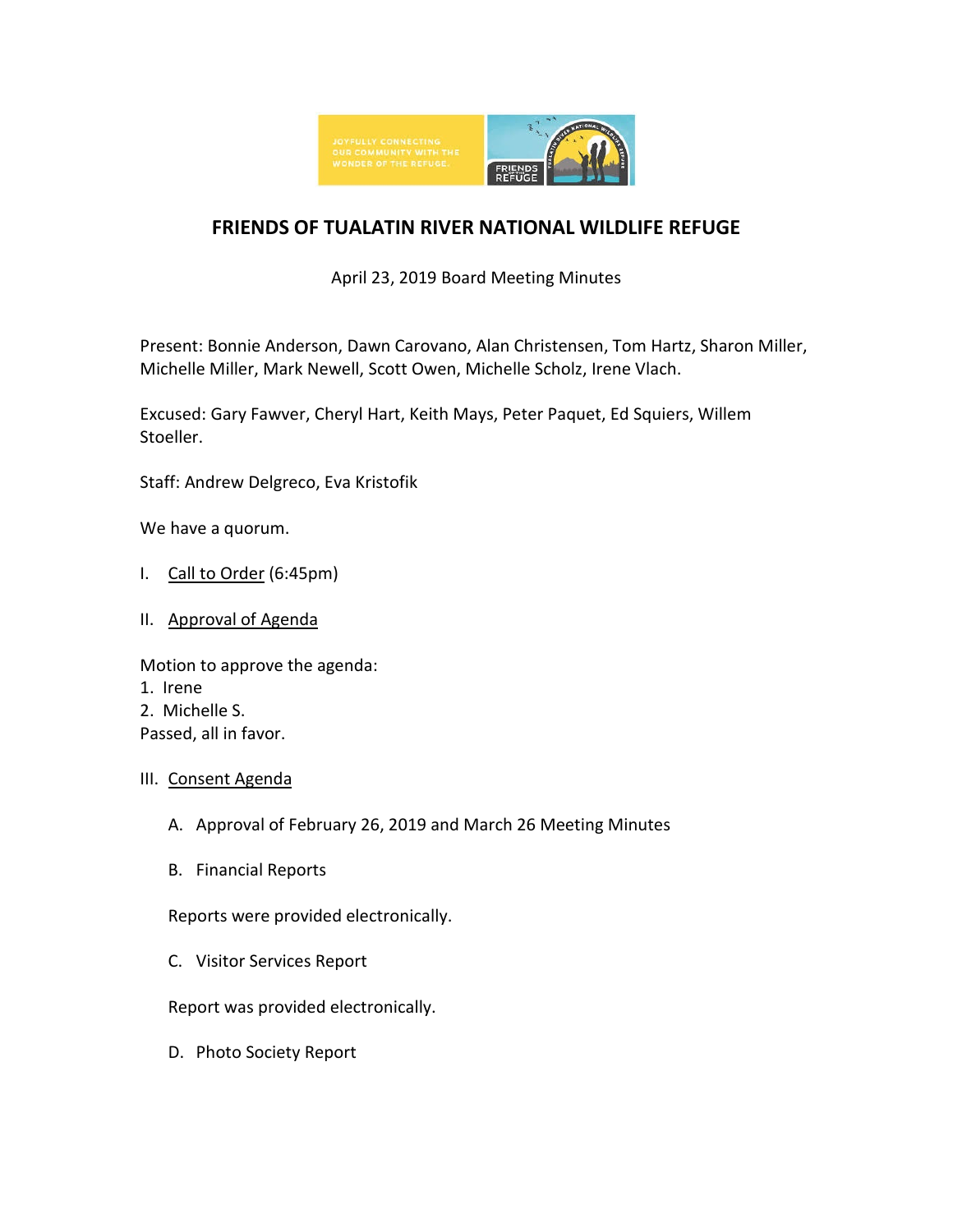Report was provided electronically. The status of the photo society still needs to be clarified and the webpage needs to be either taken down or updated. We will discuss the Photo Society at the May Board meeting.

E. Restoration Report

No Restoration report because Nathan is on medical leave for an undetermined length of time.

F. Camp Committee Report

No report.

G. Membership Committee Report

Report was provided electronically.

H. Bird Festival report

Report was provided electronically.

Board members are asked to sign up for various volunteering opportunities during the Festival.

I. Executive Committee report

Report was provided electronically.

Motion to approve the Consent Agenda: 1. Alan 2. Tom Passed, with all in favor.

### IV. Report

- V. New Business
	- A. Alan: Diversity Follow up

It was proposed that one Board member meet with a USF&W staff to discuss training options and bring a proposal back to the Board. We plan on inviting Derron Coles back to another Board meeting to help us create an outline for the training. Alan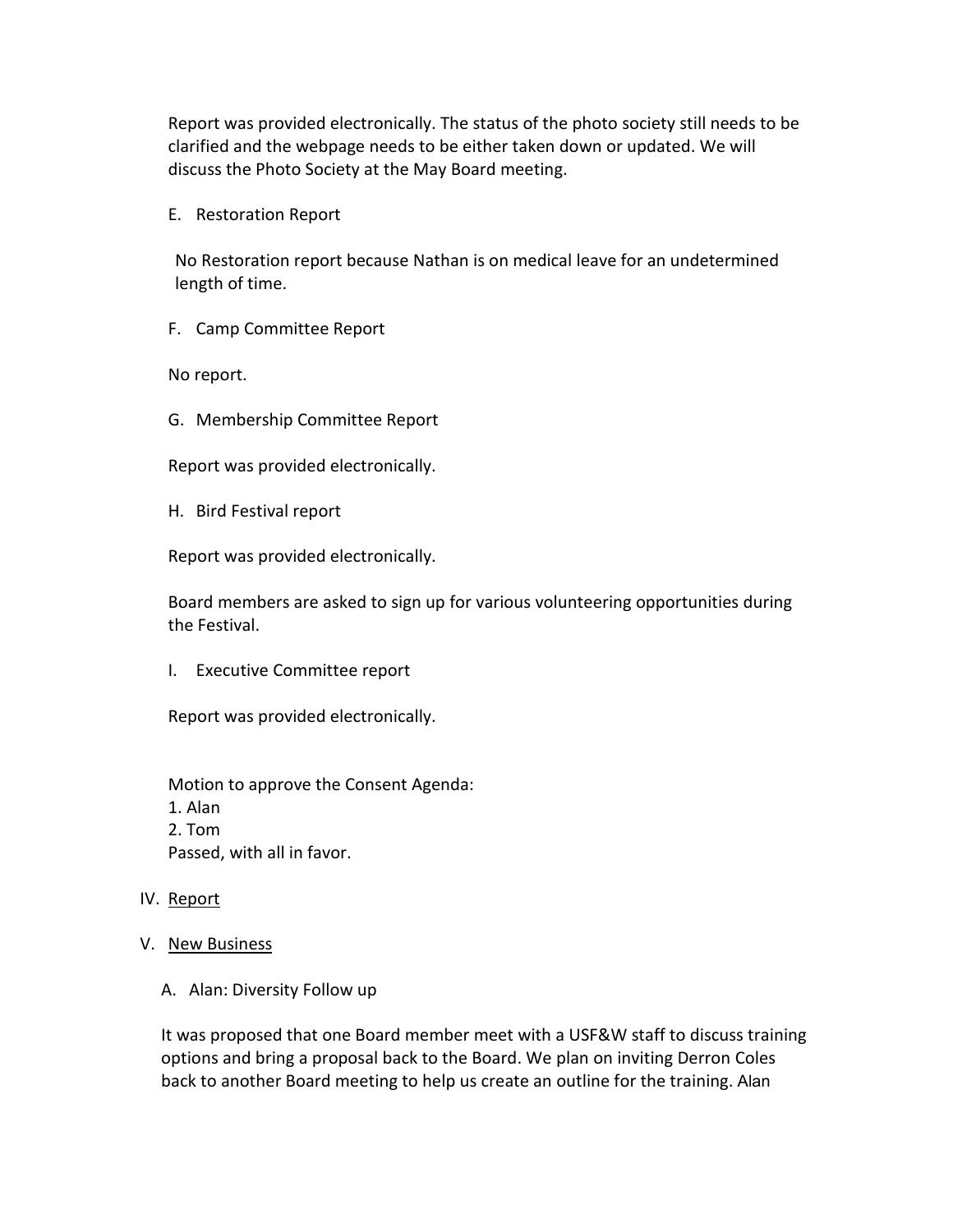suggested Board members look at Dr Robin DiAngelo's You Tube presentations on White Privilege and White Fraility as continuing background".

B. Andrew

He reported on his activities, the volunteer appreciation events, among others.

C. Bonnie: Chicken Creek Grants Follow-up / Seasonal Employees Hiring

The Environmental Education position is filled.

Bonnie is currently reviewing the grand agreement for the TREE grant: \$100,000 for the purchase of a bridge. The grand for the restoration of Chicken Creek was approved.

D. Eva: Refuge update : Tonquin Quarry / Wapato

The bridges at Wapato will be built this year.

Eva requested the Friends to contribute \$12,000 for trees for a 7 acres restoration project at the pump house. Our budget provides for this contribution. Eva also requested the balance of our restoration budget for planting on P1 and P2.

Motion to provide the funding as requested by Eva:

- 1. Tom
- 2. Alan

Passed, with all in favor.

A request for a permit for the proposed Tonquin Quarry has been submitted to the Department of State Land. As planned the project would impact a wetland on a unit of the Refuge, possible dewatering it. The noise, dust and traffic caused by the quarry would also impact the wetland.

Mark will draft a letter for the Board to send to State Lands with comments in opposition to the proposed quarry by April  $30<sup>th</sup>$ .

E. Michelle: Membership

Michelle made a motion for the board to adopt her proposed outline of corporate member enrollment levels and member benefits as defined by the membership committee and reflecting the amended change of names for the various levels. 2. Bonnie

Passed, with all in favor.